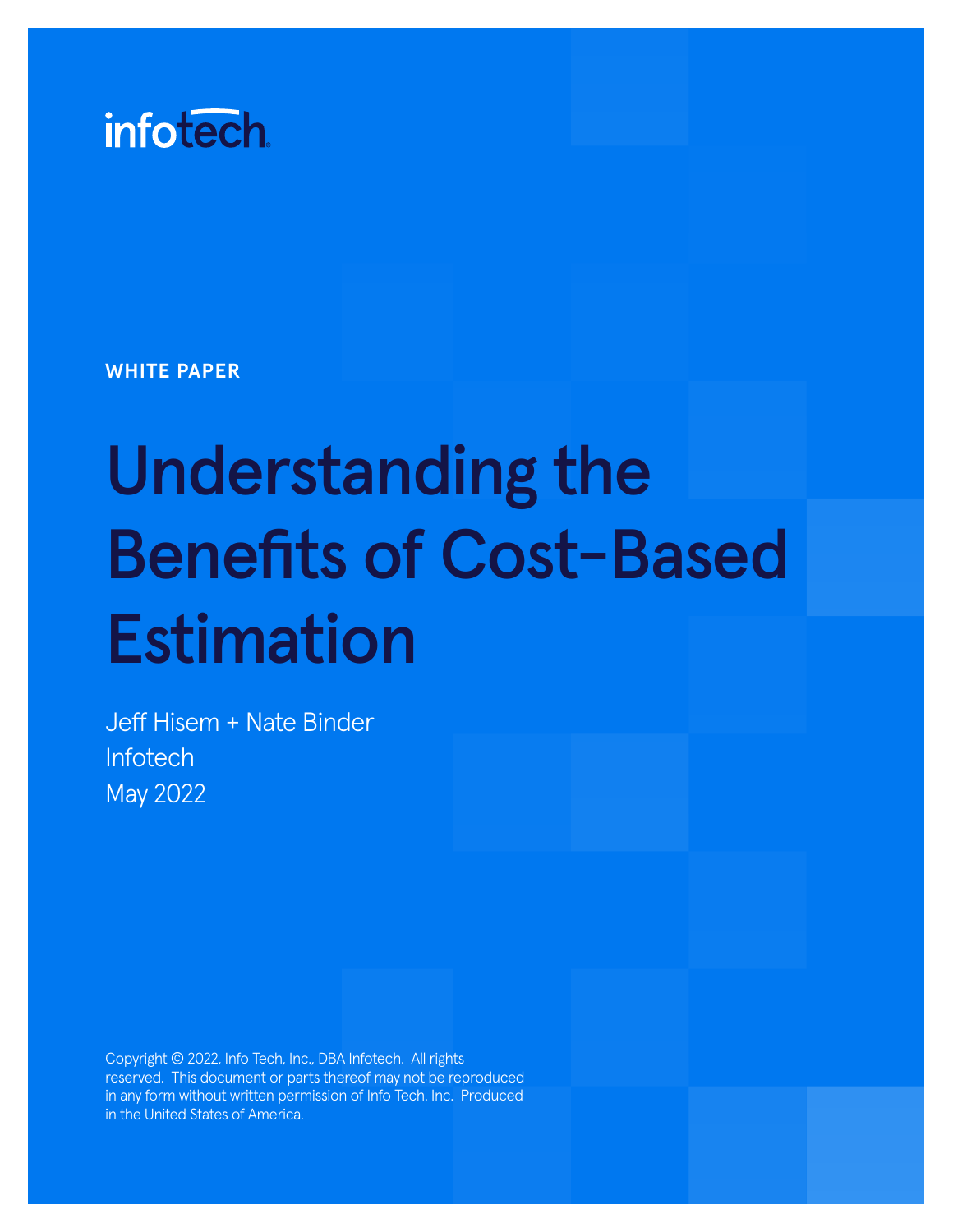## An Introduction

Welcome to our exploration of the benefits of cost-based estimation. Throughout this whitepaper, we'll examine the cost-based estimation methodology, its associated benefits, how reliable estimates can be used with greater confidence when evaluating bids and how good bid analyses of projects bring us full circle to more informed estimating in the future. If you are an agency that is seeking to understand why your estimates don't line up with the bids you receive, or why your current estimation method may not be consistently reliable, this whitepaper is for you.

## The Basics of Cost-Based Estimation Methodology

A good cost-based estimate reflects the ability of the estimator to understand how a project is being built and associate those costs of construction.

Cost-based estimation is one of many estimating methods used to assess the projected cost of work items in a construction project. What sets the cost-based estimation methodology apart is the depth of analysis of those work items. Rather than looking at the in-place cost for an item like asphalt concrete, cost-based estimation seeks to understand that cost by identifying all the elements that contribute to the cost of the work item, such as materials, labor, etc.

| <b>ELEMENT</b>                                                                              | <b>SOURCE</b>                                                                                          |  |
|---------------------------------------------------------------------------------------------|--------------------------------------------------------------------------------------------------------|--|
| <b>Materials</b><br>The cost of the item materials.                                         | <b>Material Suppliers</b>                                                                              |  |
| Labor<br>The cost of the workforce needed to place the<br>work item                         | <b>Federal Wage Rates</b><br>Union Contracts                                                           |  |
| <b>Equipment</b><br>The cost of the specialized equipment needed to place<br>the work item. | <b>Equipment Suppliers</b><br>Equipment rental rates                                                   |  |
| <b>Production</b><br>The rate at which the item can be constructed<br>(ex. tons/day)        | <b>Production guidelines from Means</b><br>(and others)<br>Information from Project Construction Engrs |  |
| <b>Profit</b><br>The estimated profit margin of the contractor.                             | Varies from item to item                                                                               |  |

### The Five Key Elements of a Cost-Based Estimate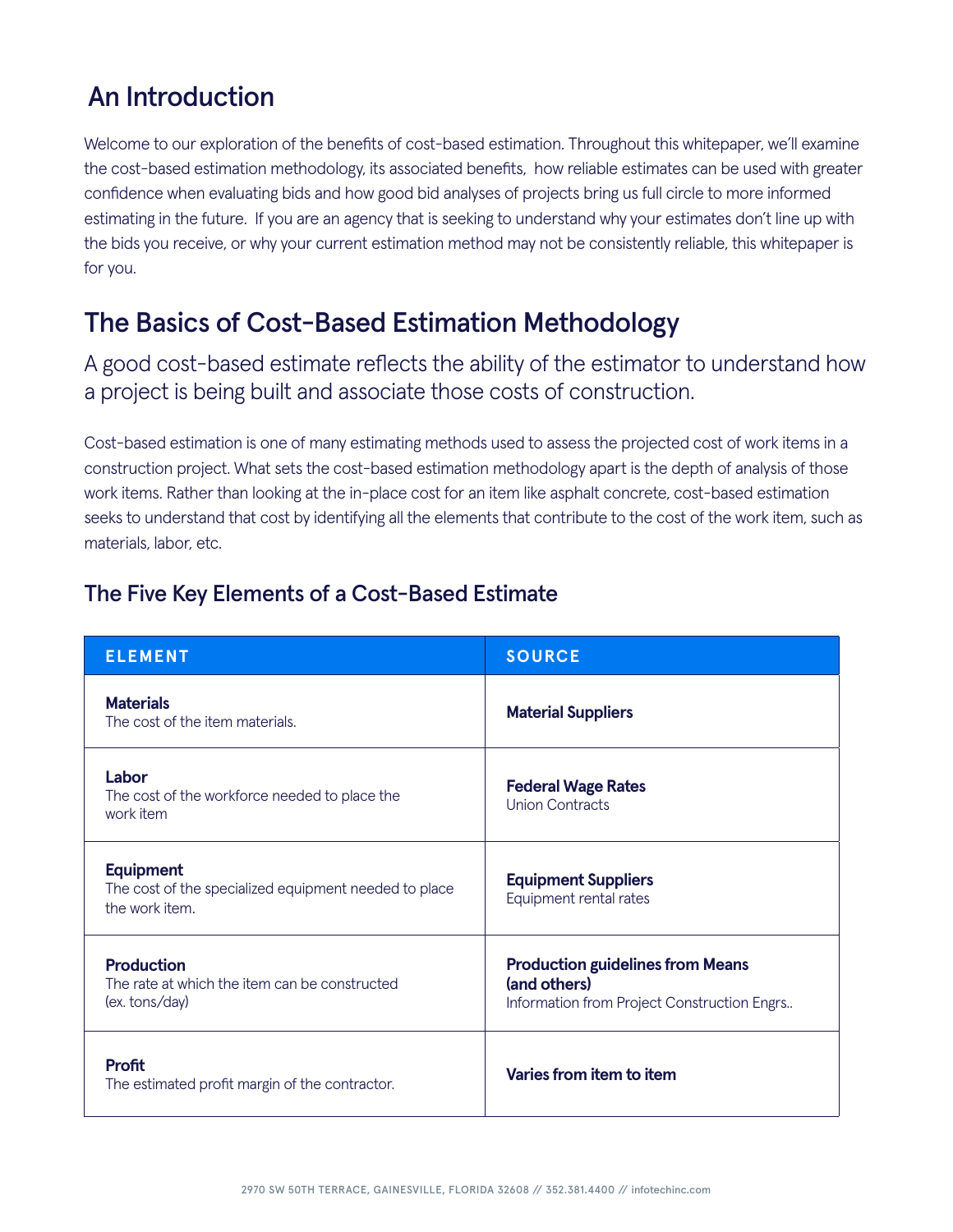Gathering the above referenced resource data for cost based estimating can be daunting to begin with, but building this data becomes very valuable once it is in place. It doesn't have to take place all at once. The agency should consider identifying the items of work in projects which constitute the largest cost, and concentrate on building cost sheets for those items first. The "80/20 Rule" (80% of the project cost is generally in 20% of the items of work) is a good guideline to determine which items to cost estimate first.

|                    | <b>COST-BASED</b><br><b>ESTIMATION</b>                                                                                                                    | <b>BID-BASED</b><br><b>ESTIMATION</b>                                                                                                                        | <b>AD HOC ESTIMATION</b>                                                                                                                                    |
|--------------------|-----------------------------------------------------------------------------------------------------------------------------------------------------------|--------------------------------------------------------------------------------------------------------------------------------------------------------------|-------------------------------------------------------------------------------------------------------------------------------------------------------------|
| <b>Description</b> | An estimation based<br>on an analysis for all<br>of the cost factors<br>that go into an item of<br>work.                                                  | An estimation based<br>on an analysis of<br>historical prices for<br>a particular item of<br>work.                                                           | An estimation based<br>on the estimator's<br>own industry<br>experience and cost<br>assessment. This<br>could include price<br>quotes from other<br>sources |
| <b>Pros</b>        | Assessing cost factors<br>can produce a more<br>accurate estimate<br>and a deeper<br>understanding of the<br>construction process.                        | Using historical<br>data can create<br>consistency across<br>estimates                                                                                       | Can be completed<br>quickly for less<br>involved items of<br>work.                                                                                          |
| Cons               | Requires a deeper<br>understanding of the<br>construction process.<br>Takes time and effort<br>to initially set up cost<br>sheets and supporting<br>data. | Historical data itself<br>may be skewed by<br>inaccurate pricing,<br>unbalanced bidding,<br>and complementary<br>bids. does not provide<br>the full picture. | Limited analysis could<br>result in inaccuracies,<br>not suited for<br>complex work items.                                                                  |

## Comparing Estimation Methodologies

## The Benefits of Cost-Based Estimation

At the core of it all, it is of utmost importance that the agency is awarding contracts at the most reasonable cost. To ensure this happens, the final engineer's estimate should be used as a benchmark of that reasonable expectation of cost. The estimate in and of itself is not the end of the process, but merely an all-important step in reaching the agency's goal. Using the estimate to validate the bid completes the process.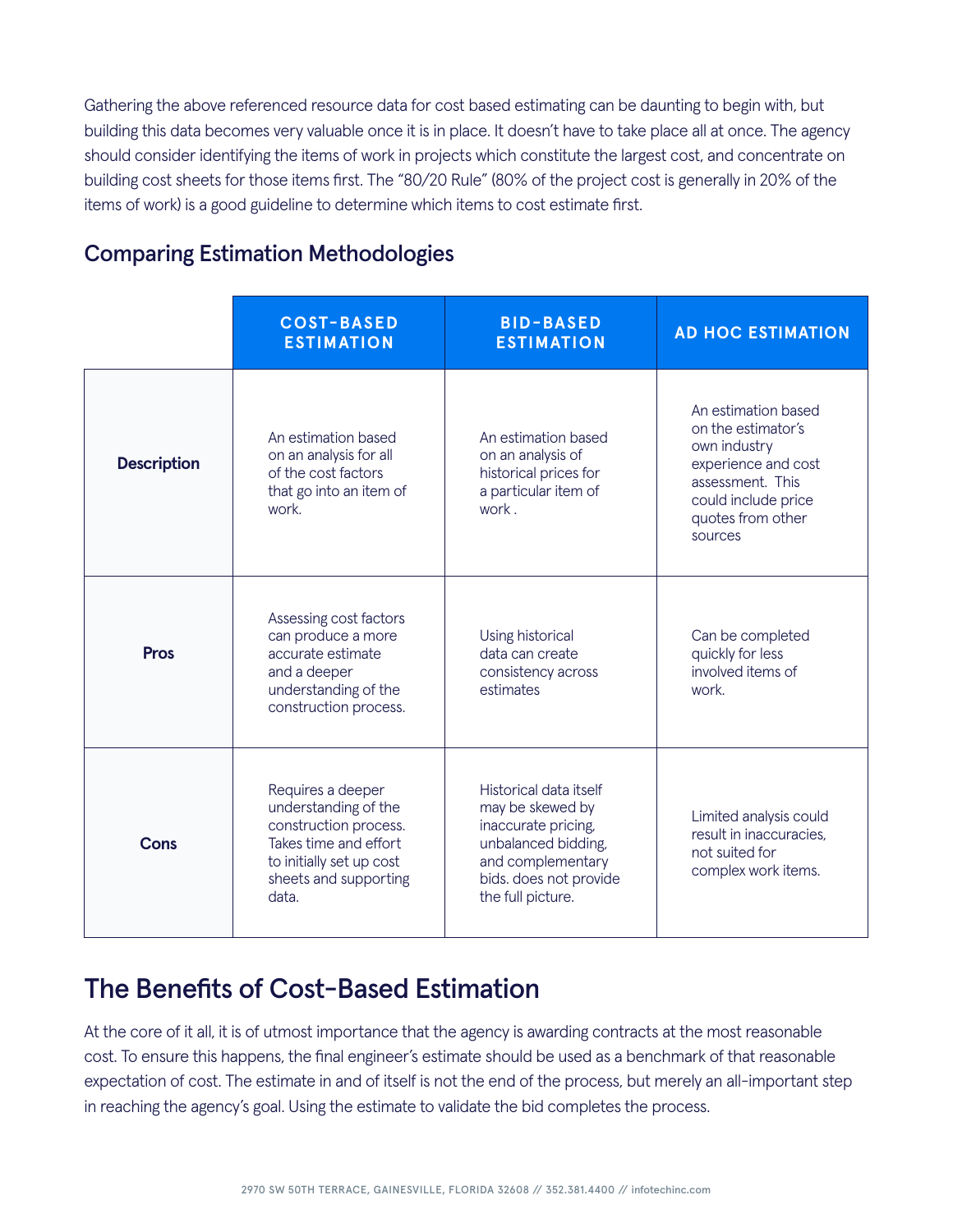In order to assure bids are reasonable, the estimate should 1) reflect a good understanding of how the project is going to be built and 2) associate a reasonable cost to it. Cost-based estimating methods can illustrate how well the estimator understands the proposed work. This method examines all of the attributes of the work item and their cost to build an in-place cost. Most other methods do not dive as deeply to define those attributes that come together to build the cost.

We've discussed what goes into cost-based estimation and how it compares to some other popular estimation methodologies. Now let's dive even deeper into the "Why?" of it all - how is cost-based estimation going to help your organization?

#### A better understanding of how projects are built

Cost-based estimating requires a better understanding of actual construction work. The more you know about a project, the more reliable your estimate of cost is going to be. This method of estimating is the natural course for someone who understands a project thoroughly and holistically. That said, pursuing this estimation methodology will instill the estimator with new knowledge through the course of the process, and in turn, that knowledge will feed a more accurate estimate. As you gain understanding about the project process, you can avoid missing things in a contractor's bid that will increase the cost of the project to the agency down the line.

#### A better chance at estimation reliability

Cost based estimates are generally more reliable because attributes of a work item are specifically defined. As a result, estimators have a better understanding of the project. They will be able to better determine the true cost of an item. That estimate will stand up to bid prices and be more easily defended when contractors' bids are analyzed.

#### A better understanding of specific contractor pricing

Cost-based estimating by the agency is performed much like contractors as they are putting their bids together. This can lead to opportunities to have conversations with contractors about their own estimating practices. There are two time frames when it is reasonable to discuss costs with a contractor. The first occurs before a project is let to bid; the second is the analysis stage between bid opening and award. The former will be discussed now; the latter in a different section of this paper.

#### Consistency will lead to reliable Estimates

A consistent approach to all methods of estimating, including cost-based, leads to more reliable analysis of bids when projects are let. One of the challenges of the agency estimator is that they are preparing an estimate of cost for a project that is being bid by many different types of contractors, all with different business plans, different equipment, different personnel and different talents, etc. Because of this their bids are going to be different. And they should be. But it is still the job of the agency to assure they are getting the best value for the money they spend.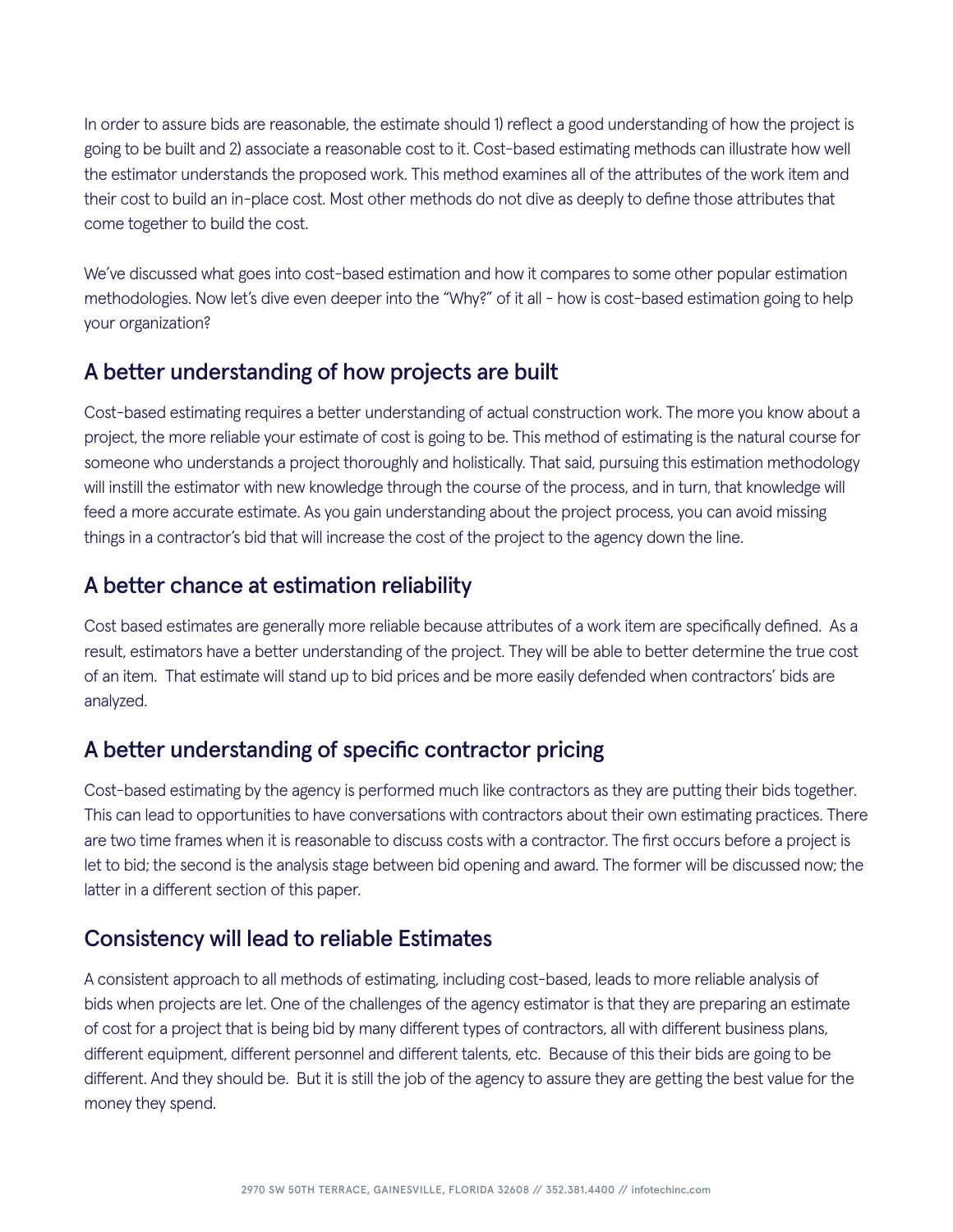## Informing Estimates through Contractor Discussions

In some cases it is reasonable to discuss cost estimating methods with contractors. Contractors are usually willing to talk about items of work that seem to have widespread differences between their bid and the agency estimate. These discussions can be very helpful to better define the specific work and to address assumptions that were not correct. In cases like this contractors may be willing to help the agency understand those work items better by talking about their work in general. What kind of crews do they put together? Is there any new equipment or new construction methods that have changed their approach to an item? Answers to these questions can ultimately reveal specifics about contractor pricing. This can give you a deeper understanding of specific contractor skill sets and how that might be reflected in their bids when it comes time for analysis

These discussions need to be somewhat one-sided. The idea is to glean information about how the contractor is putting his bid together. Meetings with them should not focus on specific items within a project but more about generically how cost sheets are put together. Sometimes if the agency reaches out separately to more than one contractor about certain items of work, they can get a more cohesive picture of the item and the pricing. The agency should not talk to more than one contractor at a time and under no circumstances discuss what other contractors have shared with you. Talking to contractors helps estimators understand their thought process when they put their bids together. In turn, this helps the estimator also understand how they are building their project and their specific expertise as they build that project.

## The Importance of Using the Estimate to Evaluate bids

One of the most important parts of estimating is what you do with the estimate after it's completed.

The Official Estimate establishes a benchmark for the agency as a reasonable price for work to be performed. It's important to treat it as such once the bids are opened. A few things to consider:

#### Always compare the bid to the estimate, not the other way around.

The estimate is the agency's determination of reasonable costs. The analysis of the bids should be done on the item level. The reasons for that gap between bid and estimate are variable, but you must acknowledge that gap as a point of emphasis for your analysis before diving into discrepancies. As an experienced cost-based estimator, you'll find it increasingly easier to identify these discrepancies during the bid analysis stage and bring your concerns to the contractor. Much of estimating is not really about the total project cost, it's about the individual items of work and understanding how unit prices can be manipulated to take advantage of the estimate.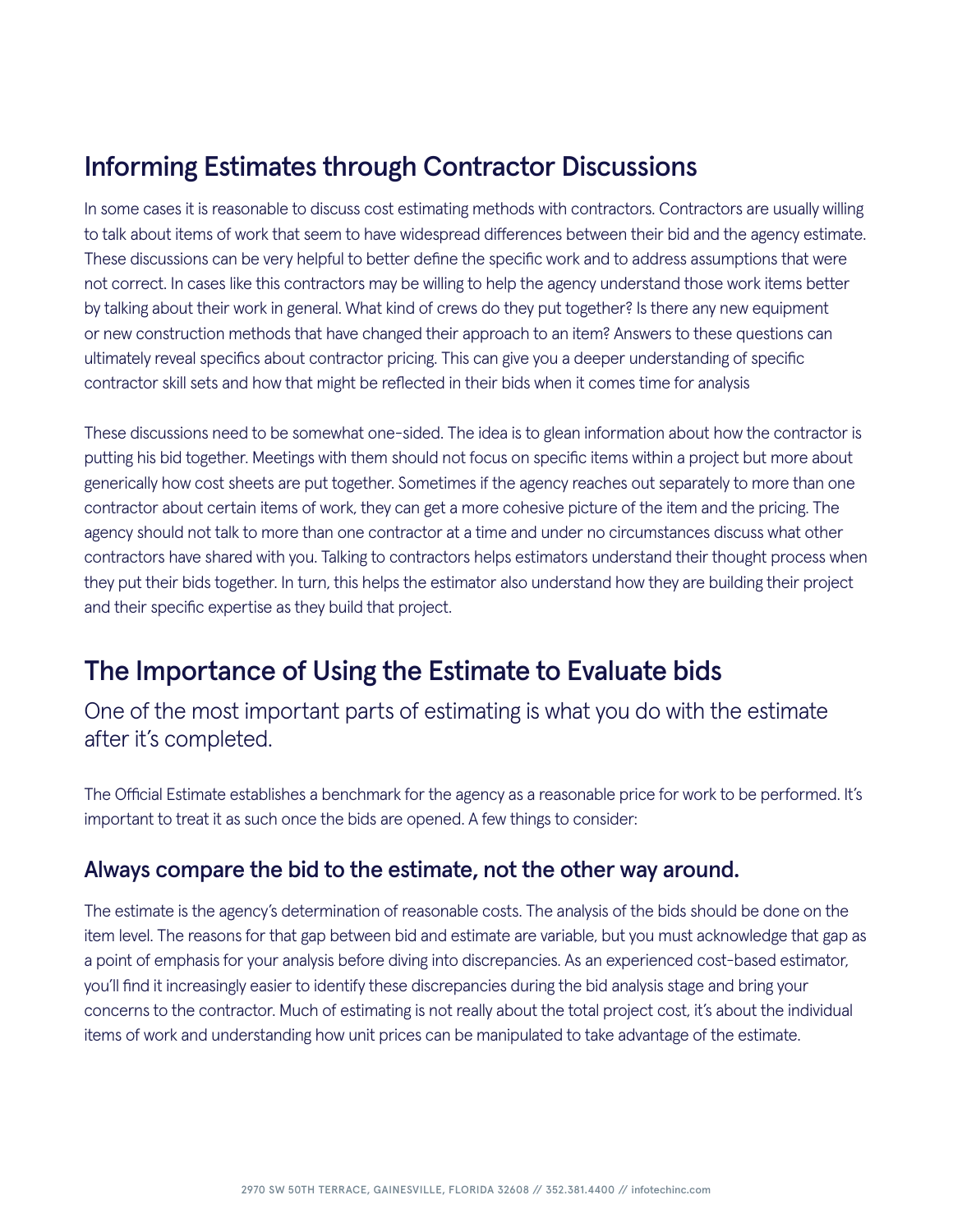### Identification of Unbalanced Bids

Unbalanced bidding occurs when the bid price for an item of work does not represent the true cost of performing the work. The price can be too high or too low depending on what they are attempting to accomplish with the "incorrect" price. Many times the unbalanced item results in other items of work also having their prices changed. There are many reasons for unbalanced bids; and unless it just happens to be an error in bidding, the unbalancing is intentional and performed to gain an advantage over other bidders and/or to maximize profits.

#### Identifying and exploring discrepancies is essential.

If the estimate is performed consistently and there are price discrepancies with the bid items, an analysis should be performed to determine why those discrepancies exist. If a cost-based estimate was performed on the item in question, it is much easier to analyze why the discrepancy exists.

#### Understanding risk and the reasons for discrepancies

It is important to remember that a discrepancy doesn't inherently mean there is something wrong with the bid. Discrepancies between the bid and the estimate can occur for a variety of reasons:

- **+** The contractor may be taking on more risk (or less) in another work item
- **+** There may have been a simple math or observational error in the estimate
- **+** The contractor and the agency have a different understanding of costs for a work item
- **+** The contractor has included an unreasonable profit margin or unbalanced their bid
- **+** A recent innovation or contracting method has affected the contractor's costs

Additionally, contractors have an exceptional understanding of how to mitigate risk in their bid, because taking on risk is their greatest opportunity for profit. As you analyze your bids, keep the contractor's own risk assessment in mind, as items that appear too high or too low may just be reflecting the contractor's confidence in their specific capabilities.

## Starting the conversation with your contractors

All of the above information is critical when comparing the bid to the estimate. Sometimes it is difficult to determine why discrepancies exist between the bid and estimate. This is the second time the agency may consider talking to the contractor. Here are a few ways to involve your contractors in your estimation and estimate analysis process:

#### Offer discrepancy resolution

Many agencies offer contractors the opportunity to clarify discrepancies in their bid. Discrepancy resolution sessions can help align many of the differences between bid and estimate. Many times, these discrepancies are legitimate and can help the estimator understand the specifics of the project. It may be a case where the project site was misrepresented in the plans, or an innovative construction method is used, or materials were more expensive than normal, etc.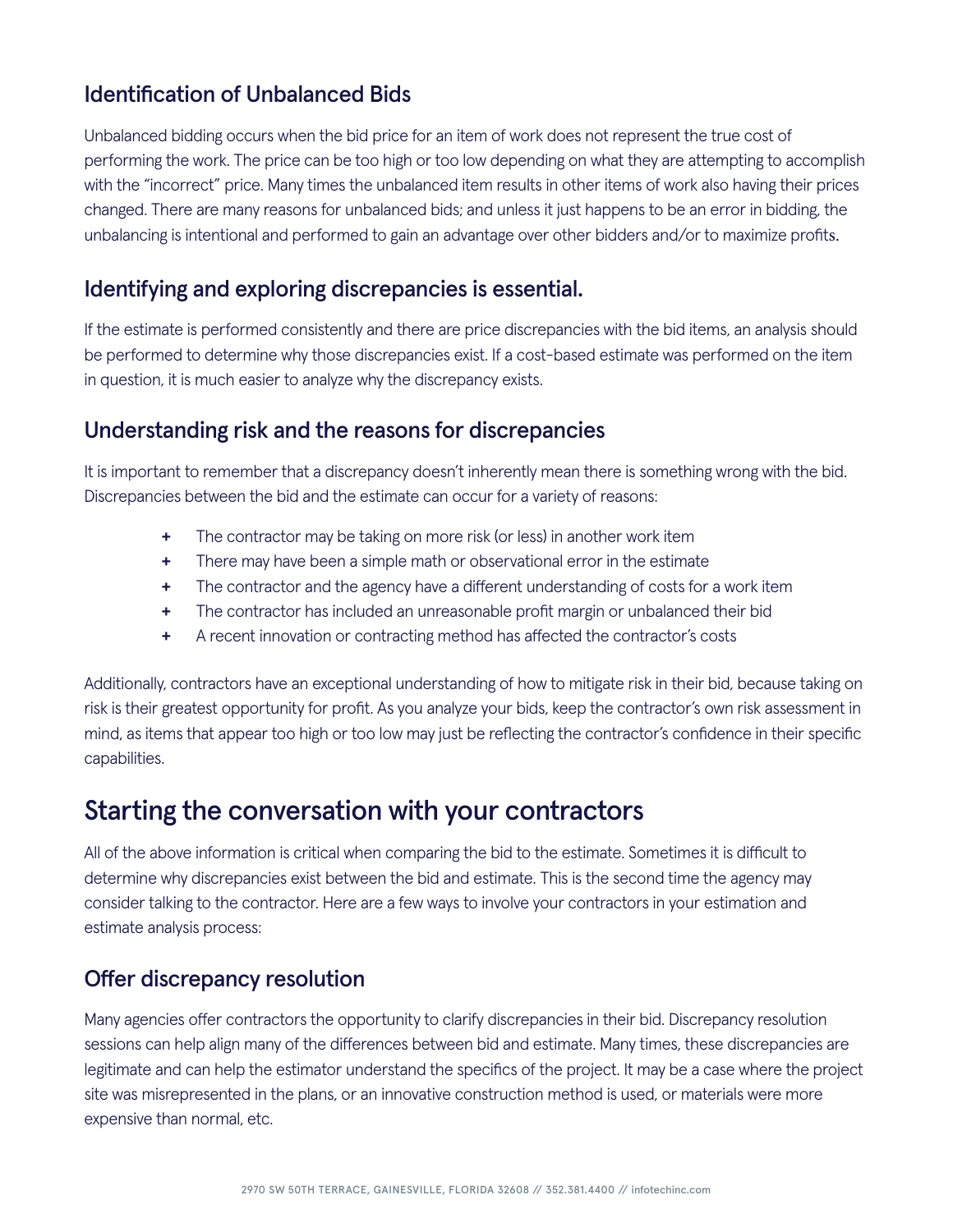#### Speak to the process

Even more than before, these conversations should be fairly one-sided, with the contractor taking the lead on bringing up the items of work they think the state may be having problems with. A vast majority of the time, the contractor will indicate the problem areas without the agency saying a word. If they don't bring it up, just ask them to talk a little about item number "x", and let them explain how they are going to do the work. Allow them to explain to you why these items might be priced differently than one might expect.

## Good Bid Analysis can lead to better Estimates down the road

As an agency goes about the business of analyzing and validating contractors bids for the purpose of award, a final benefit can be realized through the identification and resolution of price discrepancies. For those items that were cost-base estimated, the estimator may find valuable information from the contractor to gain better future knowledge to improve their cost sheets, and resource data about that item.

All of the items discussed above point to the idea of an agency being as well-informed as possible about the construction process for their program. Utilizing cost-based estimating methods, yet another valuable tool in the agency arsenal the agency will be better prepared to be a watchdog of limited resources in the face of increasing demands for the funds to maintain a safe efficient highway system.